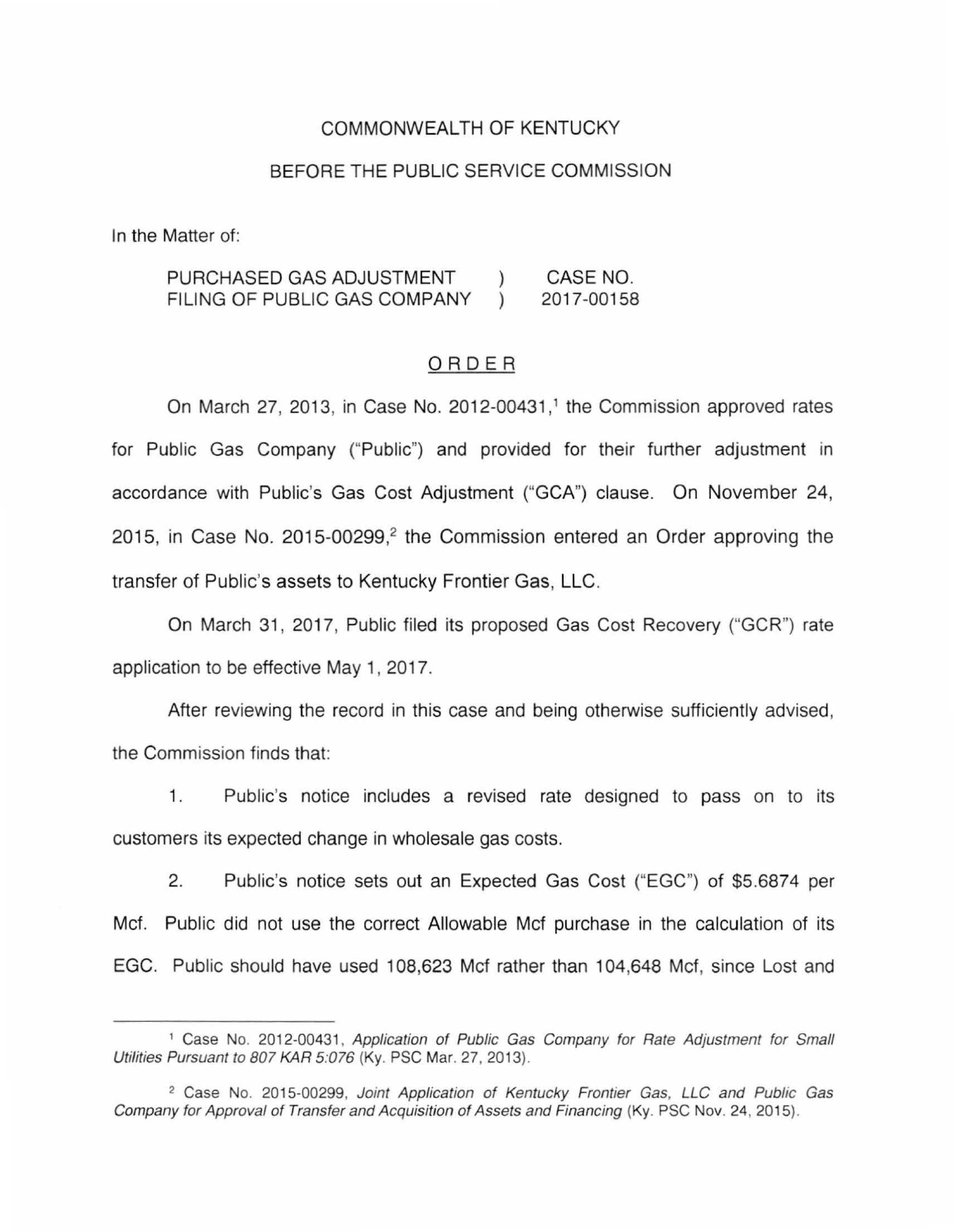Unaccounted for gas did not exceed 5 percent. Correcting this produces an EGC of \$5.9034 per Mcf, which is a decrease of \$.6863 per Mcf from the previous EGC of \$6.5897 per Mcf.

3. Public's notice sets out no Refund Adjustment.

4. Public's notice sets out a current quarter Actual Cost Adjustment ("ACA") of (\$.2344) per Mcf. Public's total ACA is (\$.1776) per Mcf, which is a decrease of \$.2936 per Mcf from the previous total ACA of \$.1160 per Mcf.

5. Public's corrected GCR rate is \$5.7258 per Mcf, which is a decrease of \$.9799 per Mcf from the previous GCR rate of \$6.7057 per Mcf.

6. The rate set forth in the Appendix to this Order is fair, just, and reasonable and should be approved for service rendered by Public on and after May 1, 2017.

IT IS THEREFORE ORDERED that:

1. The rate proposed by Public is denied.

2. The rate set forth in the Appendix to this Order is approved for service rendered on and May 1, 2017.

3. Within 20 days of the date of this Order, Public shall file with this Commission, using the Commission's electronic Tariff Filing System, revised tariff sheets setting out the rates approved herein and reflecting that they were approved pursuant to this Order.

-2- Case No. 2017-00158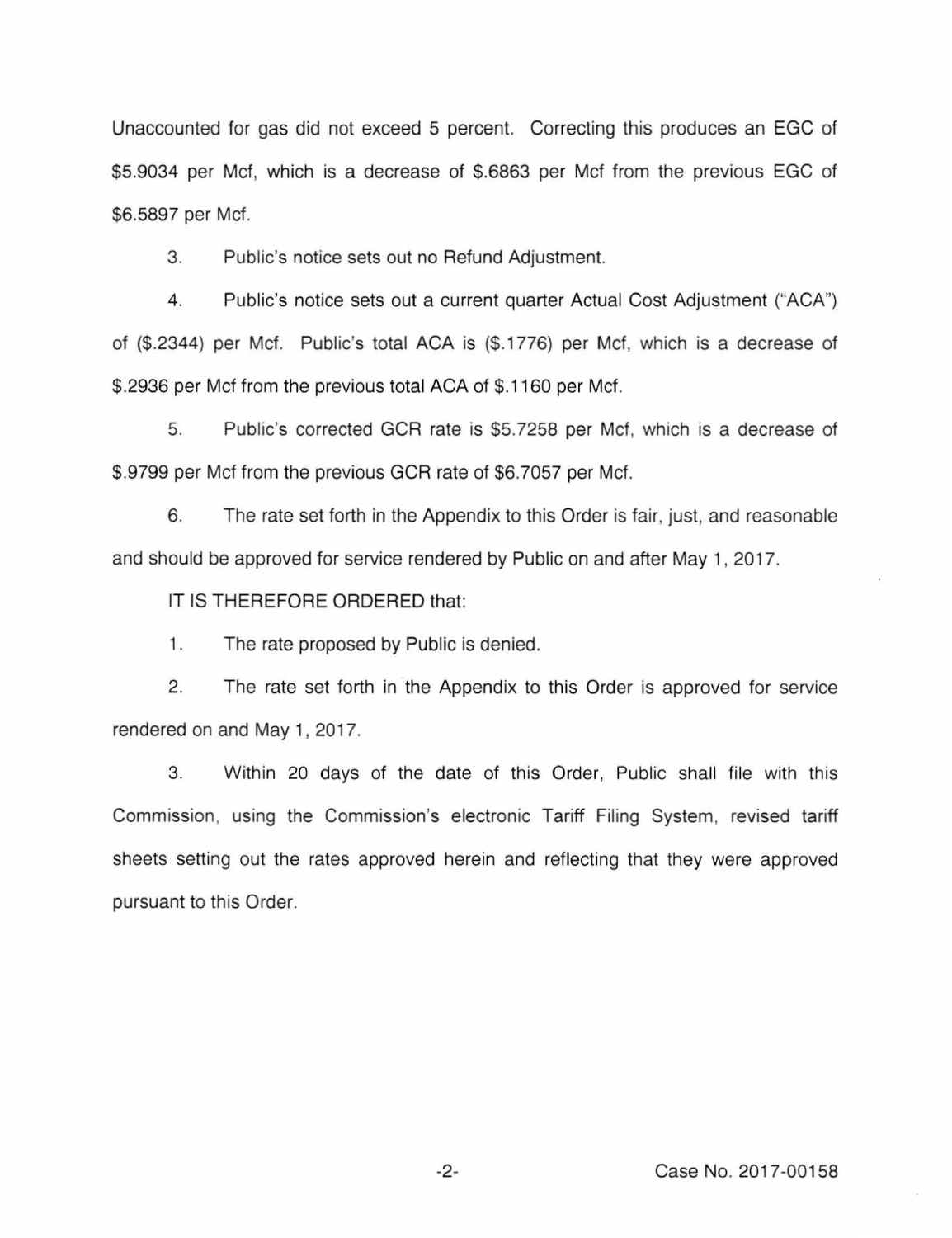By the Commission



ATTEST: Vatheus **Executive Director** 

Case No. 2017-00158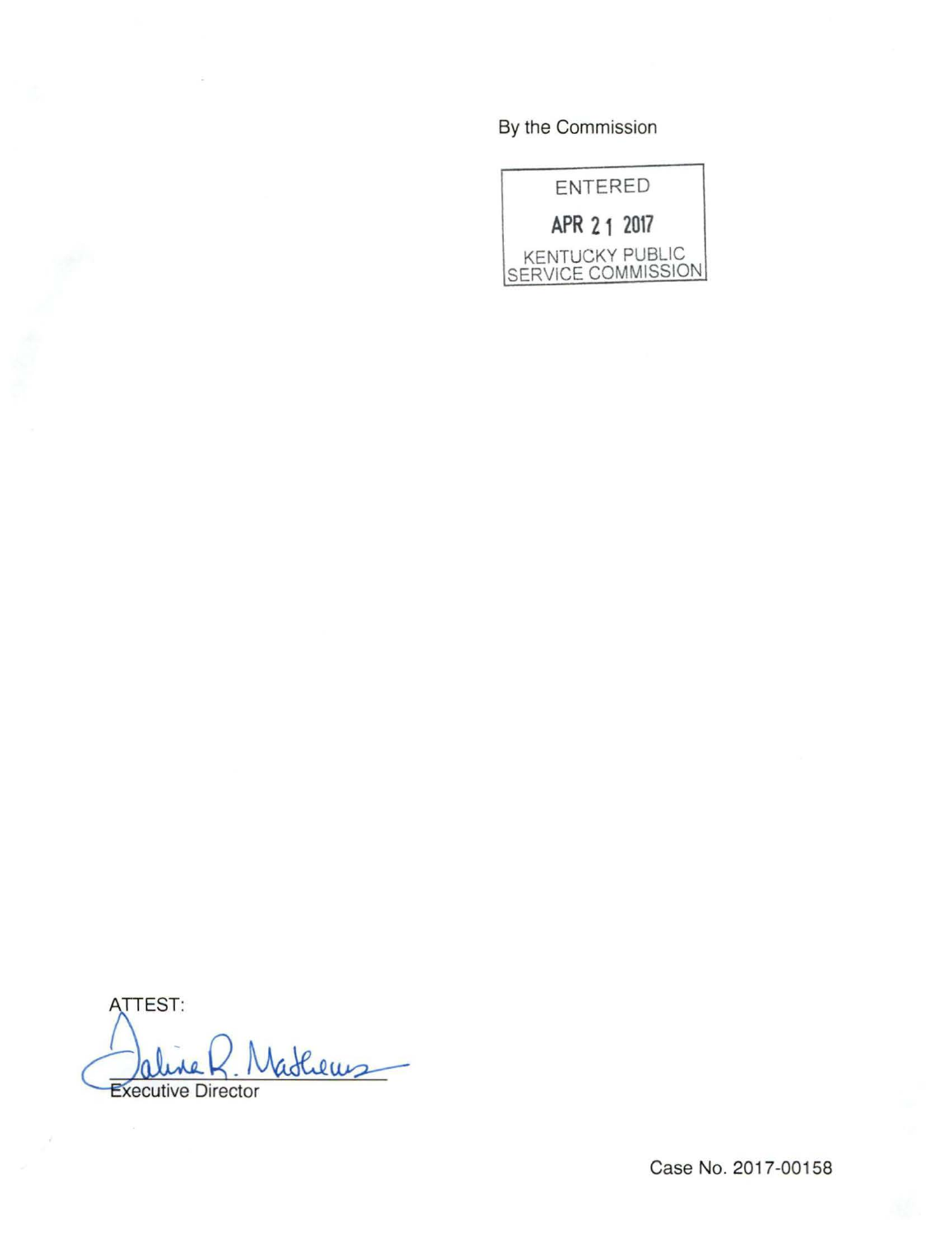## APPENDIX

# APPENDIX TO AN ORDER OF THE KENTUCKY PUBLIC SERVICE COMMISSION IN CASE NO. 2017-00158 DATED **APR 2 1 Z017**

The following rates and charges are prescribed for the customers served by Public Gas Company. All other rates and charges not specifically mentioned herein shall remain the same as those in effect under authority of the Commission prior to the effective date of this Order.

|                                   | <b>Base Rate</b>    | <b>Gas Cost</b><br>Recovery<br>Rate | Total    |
|-----------------------------------|---------------------|-------------------------------------|----------|
| <b>Customer Charge</b><br>All Ccf | \$10.00<br>\$.30914 | \$.57258                            | \$.88172 |